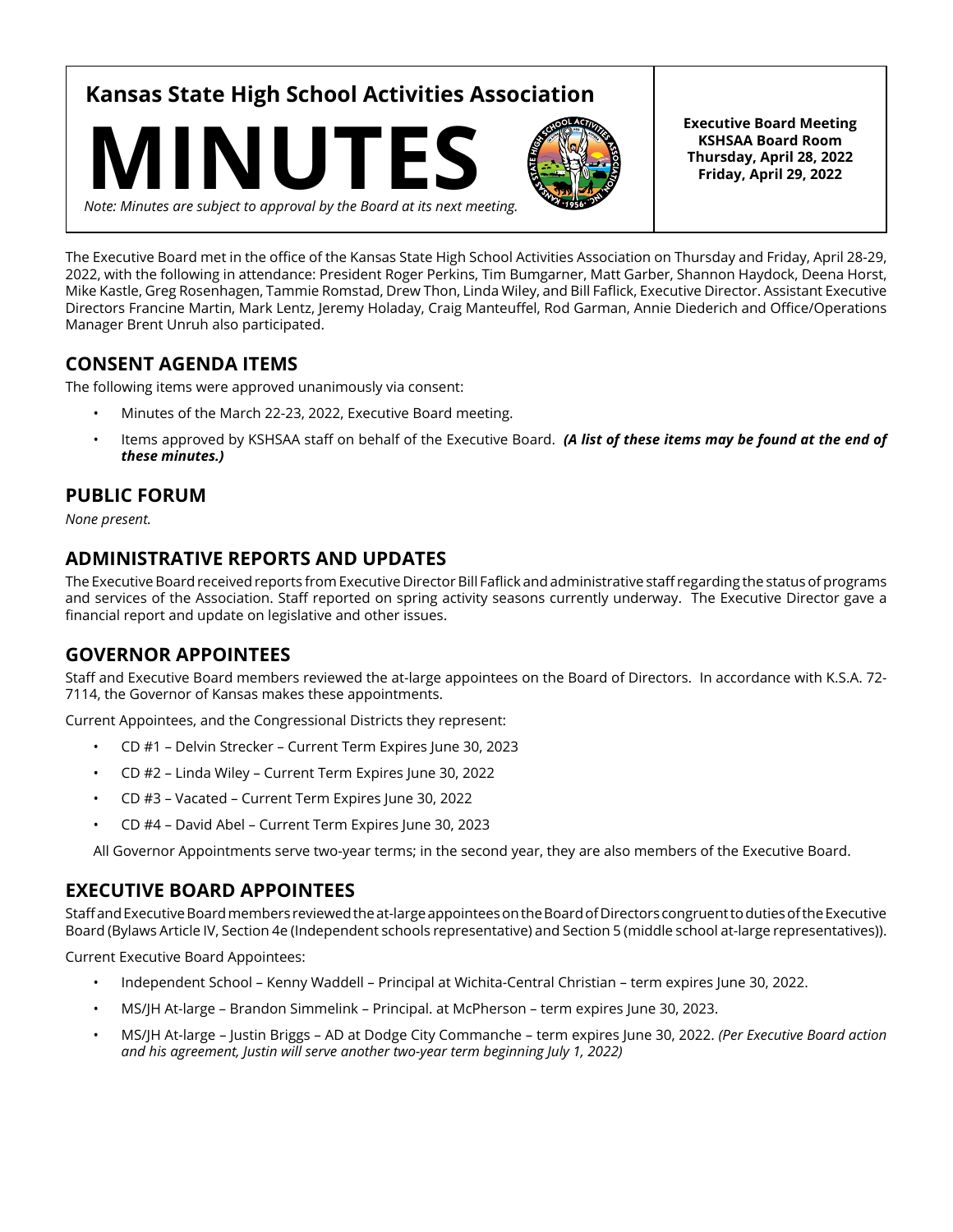## **2022-23 EXECUTIVE BOARD MEETING DATES APPROVED**

The following meeting dates were approved for the 2022-23 Executive Board:

Tuesday, September 13 – 10 a.m. – 5 p.m. Wednesday, September 14 – 8:30 a.m. – 2 p.m.

Wednesday, November 16 – 10 a.m. – 5 p.m. Thursday, November 17 – 8:30 a.m. – 3 p.m.

Wednesday, January 11 – 10 a.m. – 5 p.m. Thursday, January 12 – 8:30 a.m. – 3 p.m.

Thursday, March 16 – 10 a.m. – 5 p.m. Friday, March 17 – 8:30 a.m. – 3 p.m.

Wednesday, April 26 – 10 a.m. – 5 p.m. Thursday, April 27 – 8:30 a.m. – 2 p.m.

Wednesday, June 14 – 10 a.m. – 5 p.m. Thursday, June 15 – 8:30 a.m. – 3 p.m.

## **MEMBER HIGH SCHOOL REQUESTS LEAGUE AFFILIATION HEARING**

Classical School of Wichita President Ben Zickafoose and Athletic Director Tim Dolloff appeared before the Executive Board to request the Association assign their school to a league per **Bylaw ARTICLE XV, League Affiliation**, which reads as follows:

- *Section 1: Any member school not a member of a league or similar organization may apply to the KSHSAA Executive Board for assistance in acquiring league affiliation.*
- *Section 2: The Board of Directors of the KSHSAA shall develop procedures whereby: (1) the requesting school shall submit sufficient evidence to the Executive Board that it has made a conscientious effort to become affiliated with an existing league; (2) if it appears that the Executive Board may take affirmative action on the request, the requesting school and any league to which the school may be assigned shall have an opportunity to be heard by the Executive Board prior to the time the assignment is made; (3) the Executive Board, after considering all the facts in the matter, may assign the school to an existing league; (4) in the event a school is assigned to a league under the above-mentioned circumstances, no members shall withdraw from that league for a period of three years without unanimous consent of all members of the league including the newly-assigned school, or approval of the Executive Board.*

Information was presented to the Executive Board detailing unsuccessful efforts by Wichita-Classical to pursue league membership as well as difficulties that have come about for the school by not being a member of a league.

It was the decision of the Executive Board to grant a league assignment hearing at the first meeting of the 2022-23 Executive Board. Subsequently, the hearing has been scheduled for **Tuesday, September 13, 2022.** The Executive Board voted to have the members of the **Heart of America, Heart of the Plains, South Central Border,** and **Wheat State Leagues** appear for purposes of this hearing. It was noted, these leagues have similar sized schools in their membership and their member schools are in the approximate geographic area of Wichita-Classical. Superintendents and principals of all schools in the four identified leagues will receive a communication from Mr. Faflick inviting them to attend and participate in the September hearing.

## **HEAT ACCLIMATIZATION**

Staff presented a recommendation which has been developed, reviewed, and approved by the KSHSAA Sports Medicine Advisory Committee regarding a revised recommended protocol to monitor environmental conditions for activities in the fall season. In conjunction with research from the NFHS and other sports medicine practitioners, the SMAC has developed and approved a new recommended protocol based upon measurements taken with a Wet Bulb Globe Thermometer (WBGT). These mobile instruments provide a more accurate measure of heat and humidity than traditional thermometers as the WBGT uses air temperature, humidity, cloud cover and wind speed data to provide a final reading – not just heat index (radiant temperature and humidity).

Following discussion, the Executive Board approved a measure to designate this new WBGT protocol as the recommended system to evaluate climatic conditions for team and individual practices involving fall activities. The NFHS Foundation is providing WBGT units for 340 Kansas high schools and the KSHSAA will purchase additional units to ensure all high schools receive a WBGT for the upcoming fall season. The KSHSAA is also pursuing a grant to be used to purchase one unit for every member Middle School in the future. This summer, the KSHSAA will provide this device to all high schools along with information on how to use the tool.

## **SUMMER MORATORIUM**

The Board was asked to review existing interpretations of the Summer Moratorium rule which will be followed this summer. This year, the dates for the Summer Moratorium are July 4 through July 10, 2022. The following existing interpretations were supported by the Executive Board for application in the upcoming summer: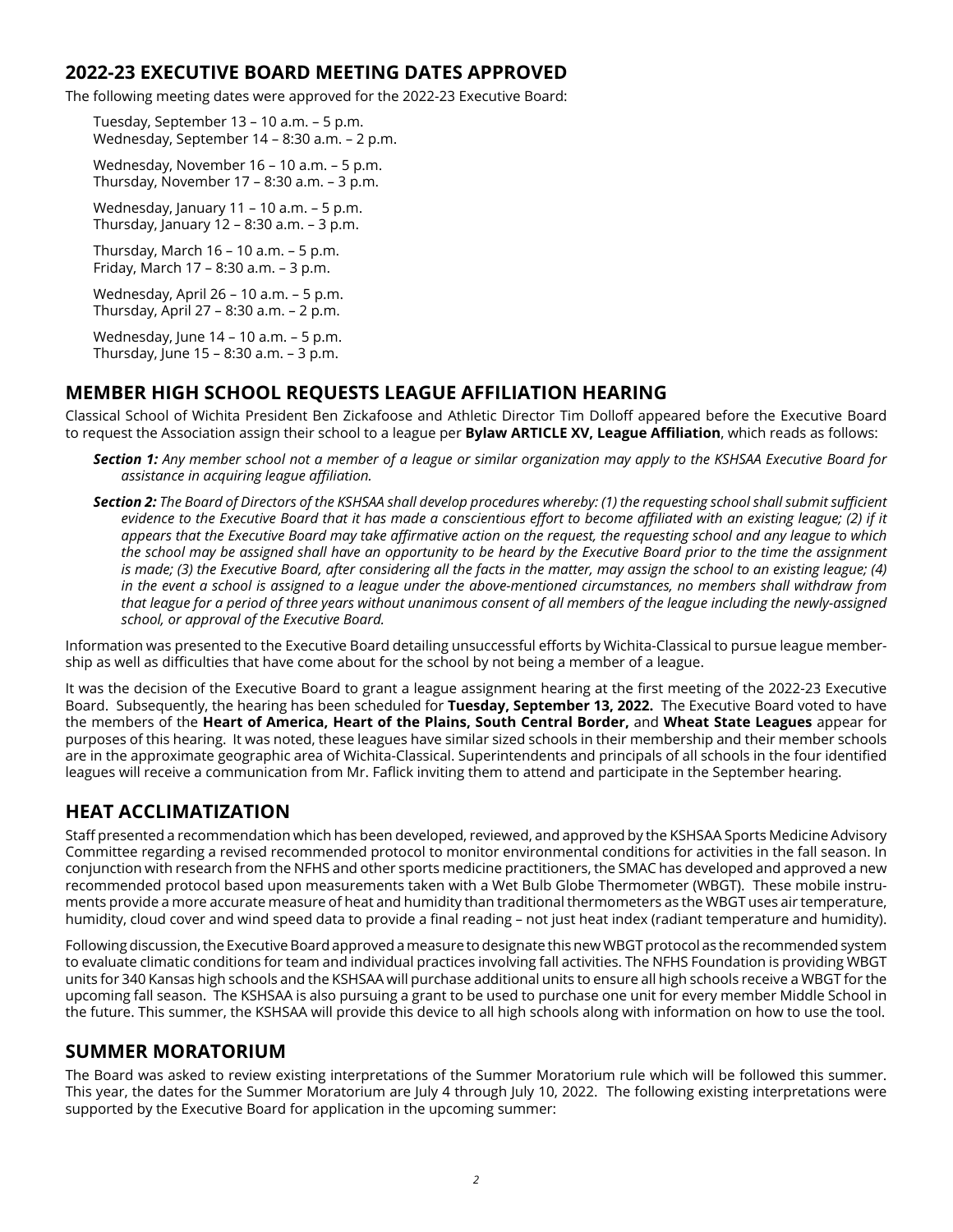#### **Summer Moratorium Interpretations:**

- **- COACHES MAY** take a vacation.
- **- COACHES MAY** coach their own child on an individual basis.
- **- SCHOOL COACHES MAY NOT** work with middle/high school (7-12) students during this time frame.
- **- COACHES MAY NOT SWAP TEAMS** with another school coach (boys/girls, other school team). A coach from another school cannot coach your school team. Coaches from another sport entirely cannot coach another sport's team.
- **- NO SCHOOL TRANSPORTATION** is permitted including the school coach providing personal transportation to students from their school team.
- **- SCHOOL FACILITIES MUST** be closed to any school coach and students. EXCEPTION (SEE NEXT INTERPRETATION).
- **- STUDENTS MAY BE PERMITTED** to participate in events/competitions at a school facility if an outside agency/group/ organization leases the facility for competition and organizes the event.
- **- STUDENTS MAY** compete during this time but they cannot be coached by a school coach.
- **-** No team camps.

A discussion was held on the history of the summer moratorium and summer coaching rules in general. While the Executive Board affirmed the Summer Moratorium interpretations, they also directed staff to form a committee with the purpose of studying the summer coaching rules and their effectiveness, with the goal to possibly make recommendations for changes. Staff will compile a tentative roster of committee members based on geography and diversity and will bring forth a timeline for study at the June meeting of the Board.

## **DEBATE AND SPEECH CONFLICT**

Following an inquiry from a member school, staff learned about a National Speech and Debate Association (NSDA) Last Chance National Qualifying "online" Tournament that will be held on the same dates as the KSHSAA State Lincoln-Douglass Debate Tournament, KSHSAA State Speech Festivals and KSHSAA State Speech Championships. Following a review, staff denied approval for member schools to participate in this event in order to eliminate the conflict that may occur for students. The KSHSAA and the NSDA worked together to determine future possible dates for tournaments were not at odds, but for the upcoming event the Executive Board confirmed the response given by staff.

## **AWARDS CONTRACT**

The KSHSAA has used A&M Awards for all championship medals, trophies, and plaques. Due to cost of materials, they have provided a 30% increase in price for the KSHSAA with anticipated additional impact of \$45,102.95 to the KSHSAA. Discussion was held on the changes and possibility for other vendors who may also provide awards for the Association. The Executive Board directed staff to continue negotiating with A&M Awards to provide awards for the next school year.

## **REVIEW OF ADMISSIONS POLICIES AND ENTRY FEES**

Staff provided a review of current policies and prices for admission to postseason events and member school event fees and how those revenues are shared with member schools. It was recommended to adjust admission and event fees for KSHSAA championship series for all activities. This will help with increased prices for materials and other costs associated with hosting postseason events. This will also allow for an increased share to be given to host schools through entry fees and admission. Following a review of the increased event admission prices, school entry fees, and school participation fees, the Executive Board voted to approve the increase as recommended by staff. (See Addendum on page 13).

## **GOLF PROTOCOL AFFIRMED**

The KSHSAA reviewed the existing consequence for a golfer urinating on the course during competition. The Board affirmed disqualification is the appropriate response for such behavior.

## **GOLF POLICY FOR OUTSIDE COMPETITIONS CREATED**

Based upon previous discussions following Regional Administrator/BOE meetings, and as initiated by the KIAAA, staff provided a draft of language at the January Executive Board Meeting to allow for one tournament exemption for golfers during the season. The Board requested staff make modifications to the interpretation for their review. Following discussion, the Executive Board approved adoption of the new policy per authority granted in **Rule 36-2-9.** This protocol will be placed in the Golf Manual and will begin with the 2022-23 school year. The adopted policy follows:

*A student may participate in one KSHSAA approved outside competition, in place of one of their allowable eight, during the school season (not representing his or her school) without loss of interscholastic eligibility:*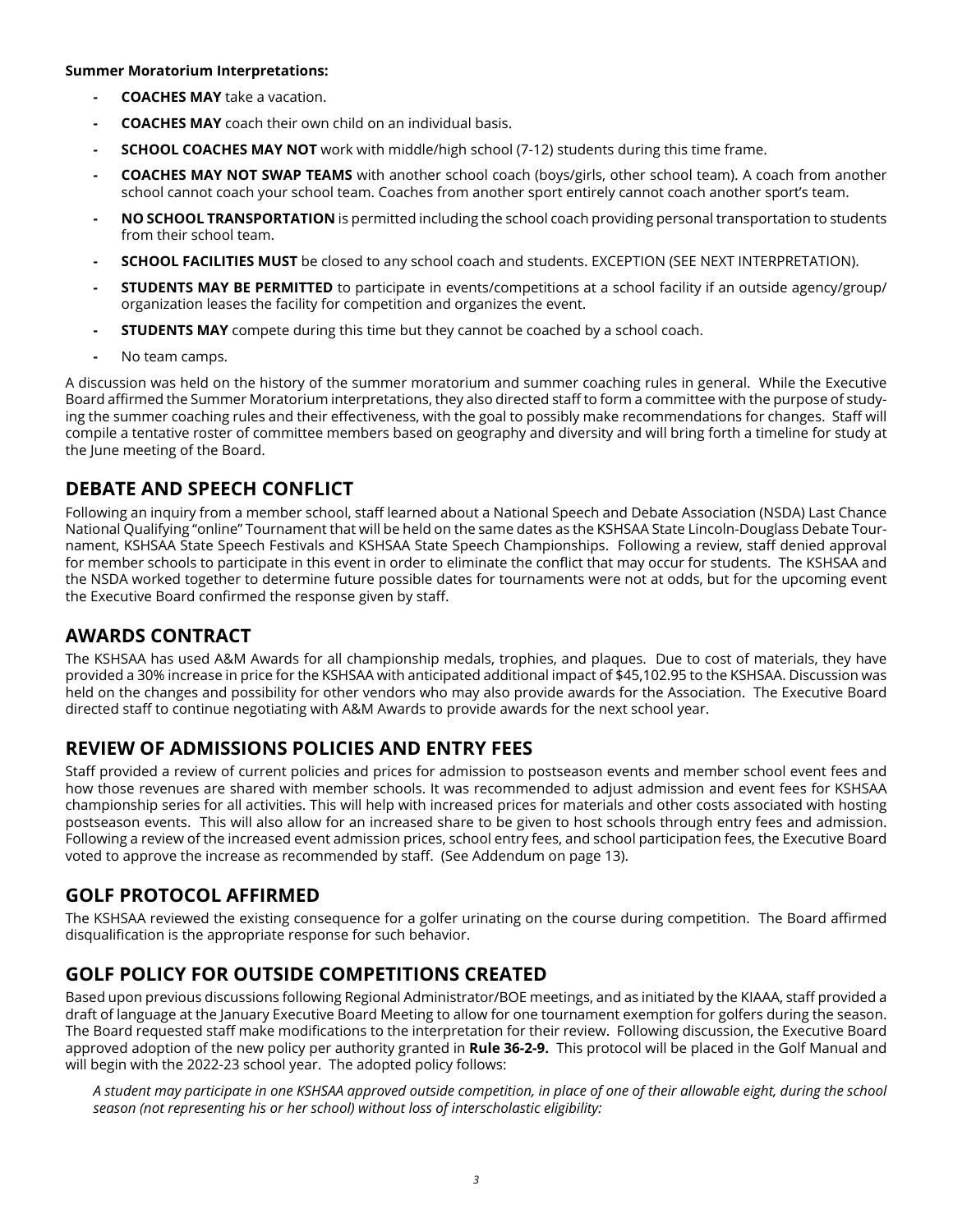- *1. Each school year, the KSHSAA will develop a roster of amateur events which occur during the school season. Those events*  will be sponsored by Central Links Golf and/or the USGA and participation in one event will not be contrary to the **Outside** *Competition Rule 22 for member golf team members.*
- *2. The participation in the event, if during the school year, is approved by the student's high school principal, and the KSHSAA*  is notified in writing by the principal of the intent of named student at the identified event at least 30 days prior to the *start of the event.*
- *3. All other individual eligibility requirements remain applicable including, but not limited to, Awards Rule 20 and Amateur Rule 21.*

## **EXECUTIVE SESSION DISCUSSION**

On Friday, April 29 at 9:35 a.m., the Executive Board called for an executive session for 15 minutes to discuss non-elected personnel information. Mr. Faflick was asked to remain. At 9:50 a.m., the Board reconvened and called to extend the session for an additional five minutes. The Board resumed regular session at 9:55 a.m.

## **KSHSAA STAFF SALARY ALLOCATION APPROVED; ADMIN CONTRACTS RENEWED**

Following Executive Session, the Executive Board approved a staff salary allocation of \$1,796,541 for the 2022-23 school year. This total reflects a 3.0% increase in salary allocation approved from the 2021-22 school year for staff salaries and the addition of additional staff due to programming which started at the beginning of this school year. The Executive Board also approved a one-year extension for all returning contracted administrators.

## **KANSAS MUSIC EDUCATORS ASSOCIATION ADVISORY COMMITTEE**

The Kansas Music Educators Association (KMEA), represented by John Taylor, Wichita; Mark Gard, Coffeyville-Field Kindley; Jamie Minneman, Marysville; and Dana Hamant, Wichita, met with the Executive Board. KMEA President Gard provided an overview of the efforts of music educators striving to provide quality instruction and experiences for students throughout the past year. While the KMEA had no proposals to present, the Executive Board expressed their thanks and appreciation for the efforts of KMEA to advance music education for the benefit of all Kansas students.

## **KANSAS SPEECH COMMUNICATIONS ASSOCIATION ADVISORY COMMITTEE RECOMMENDATIONS**

The Kansas Speech Communications Association (KSCA), represented by Eric Skoglund, Olathe Northwest; met with the Executive Board to present KSCA recommendations.

The following recommendations were received, discussed, and approved for immediate implementation:

## **Proposal #1**

## **Debate**

The electronic retrieval device rules should be adjusted such that recording audio/video of participating students is prohibited in all circumstances, regardless of whether a school offers wireless Internet.

*Rationale:* 

- *• When the Internet Use Rules were adopted, this inadvertently put the recording rules in a section that does not apply to*  tournaments which offer wireless Internet access. This change would correct that error while clarifying the intention of the *term "record" in the rules.*
- *• Survey: Overall 92.11% /6A 91.30% /5A 100% /4A 100% /3-2-1A 80.95%*

## **Proposal #2**

## **Debate**

The threshold for octafinals at the 2-Speaker State Debate championship should be revised from 48 to 36.

- *• In several recent years, 2-speaker tournaments which have had between 36 and 48 teams have had issues where substantial numbers of 4-2 teams do not clear to the elimination rounds, while tournaments with other numbers do not typically run into this circumstance. Lowering the threshold to 36 maintains the tournament's ability to function with the judge pool provided while increasing the chance that all or almost all 4-2 teams will clear in a given year.*
- *• Survey: Overall 90.12% /6A 92% /5A 94.44% /4A 93.75% /3-2-1A 81.82 %*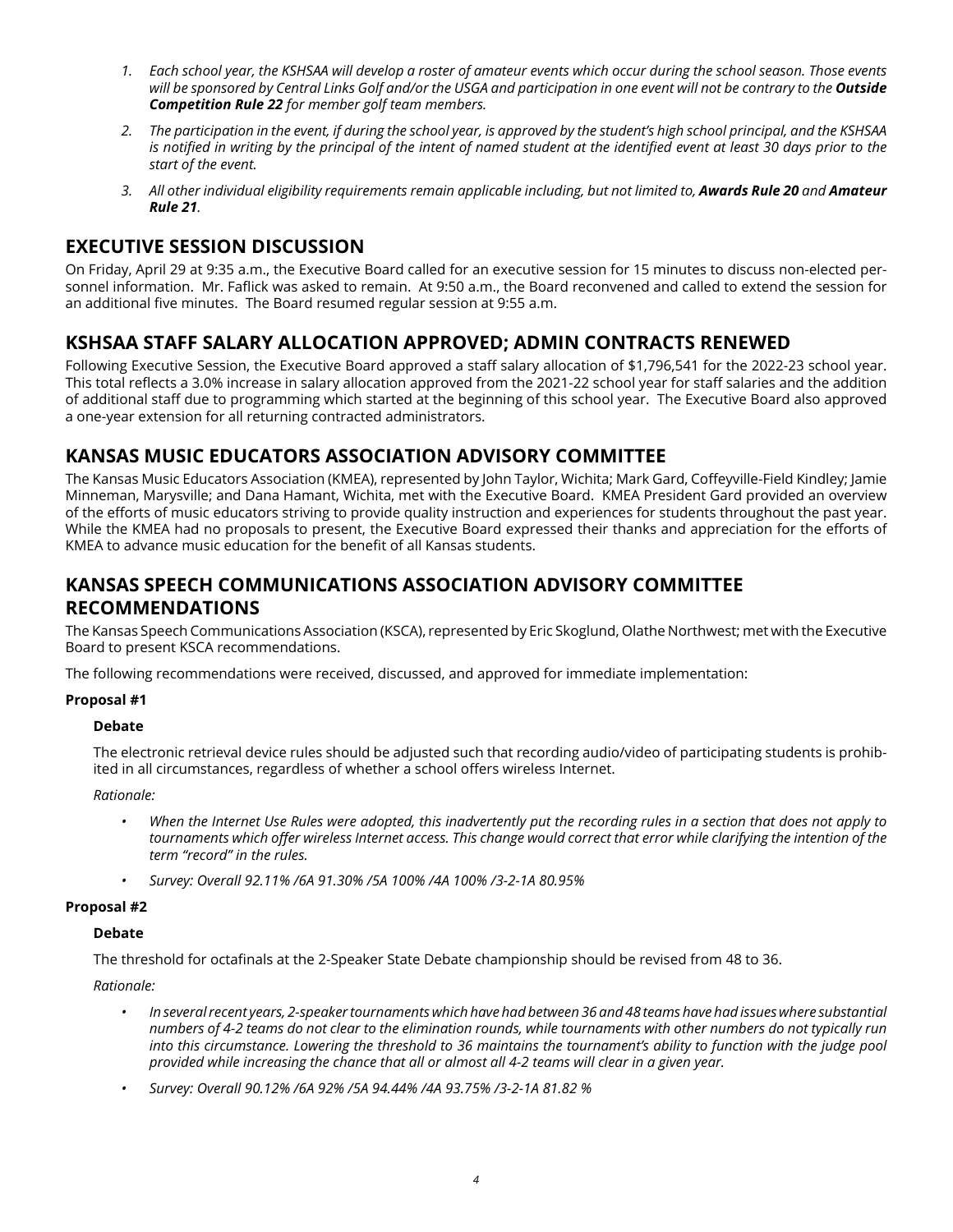## **Debate**

The return of evidence rule should be revised such that the team who is currently speaking or using prep time shall have the right to access any evidence that has been read to that point in the round, in a form that is usable by the team.

#### *Rationale:*

- *• The current rule limits the educational value in debaters reading evidence critically during a speech, as it severely restricts the access that a team has to the evidence that has been read in the round. Under the current rule, teams who falsify or misuse evidence are more likely to get by without their opponent identifying the issue. Separately, the current rule creates a substantial disparity in treatment for teams who debate using paper files versus those who use digital files.*
- *• Survey: Overall 96.43% /6A 100% /5A 94.74% /4A 93.75% /3-2-1A 95.83%*

#### **Proposal #5**

## **Debate**

Up to 3 students who qualified to 4-speaker state should be allowed to enter 2-speaker state, provided that (a) they are already qualified to 2-speaker, (b) the school forfeits the 4-speaker entry prior to registration, and (c) the school's 2-speaker entry does not exceed the allowed maximum number of entries.

*Rationale:* 

- *• In the event of illness, injury, or academic ineligibility, it is possible for a school qualified to 4-speaker state to be unable to field a competitive team, but to have individual students who may be competitive in the 2-speaker tournament. Limiting the number of such students to 3 ensures that a school could not simply shift their entire 4-speaker entry tactically. This change would eliminate the unofficial presumption that the 4-speaker tournament takes precedence over the 2-speaker tournament.*
- *• Survey: Overall 70.51% /6A 73.91% /5A 68.42% /4A 53.33% /3-2-1A 80.95%*

## **Proposal #7**

## **Speech & Drama**

Reciprocal fractions should be added as a tiebreaker at state championships between ranks and quality points.

*Rationale:* 

- *The use of reciprocal fractions (rank 1 = 1/1 = 1, rank 2 = 1/2 = 0.5, etc) allows for ties to be broken based only on ranks. Reciprocals de-emphasize the impact of a single poor score. For instance, Student A who earns a 1, 1, 5 has a total of 2.2 reciprocal ranks, and Student B who earns 2, 2, 3 has a total of 1.33 reciprocal ranks. Student A would be placed above Student B without a need to use quality points. Another way to understand reciprocals is that a tie is broken by who earned the most 1s, then the most 2s, and so on, so this calculation can be easily done by hand if necessary. This proposal retains quality points as a backstop but de-emphasizes their impact on tabulation. Reciprocal ranks are used in several states as well as multiple major national tournaments as a supplement to, or replacement for, quality points. Another way of thinking about reciprocals is that they are similar in concept to judges' preference, but they take all rounds into consideration.*
- *• Survey: Overall 85% /6A 100% /5A 100% /4A 84.21% /3A 80% / 2A 77.27% / 1A 75%*

## **Proposal #8**

## **Speech & Drama**

4A should end the practice of using KSHSAA hired judges at state championships, and adjust the judge requirements accordingly, such that all judges throughout the tournament are provided by participating schools, joining 5A and 6A in this practice.

- *• Several years ago, 5A and 6A voted to eliminate the use of KSHSAA hired judges as it was believed that those judges had a substantially different vision for competitive speech/drama than the pool of school judges. This may be true for other classifications as well. This proposal would also reduce the number of KSHSAA judges which are required at each state site, potentially allowing for more events to be selected in these classifications. In order to ensure the tournament has sufficient judging to function, the quota is increased slightly from 1 judge per roughly 6 entries to 1 judge per 4 entries.*
- *• Survey: 4A 72.22%*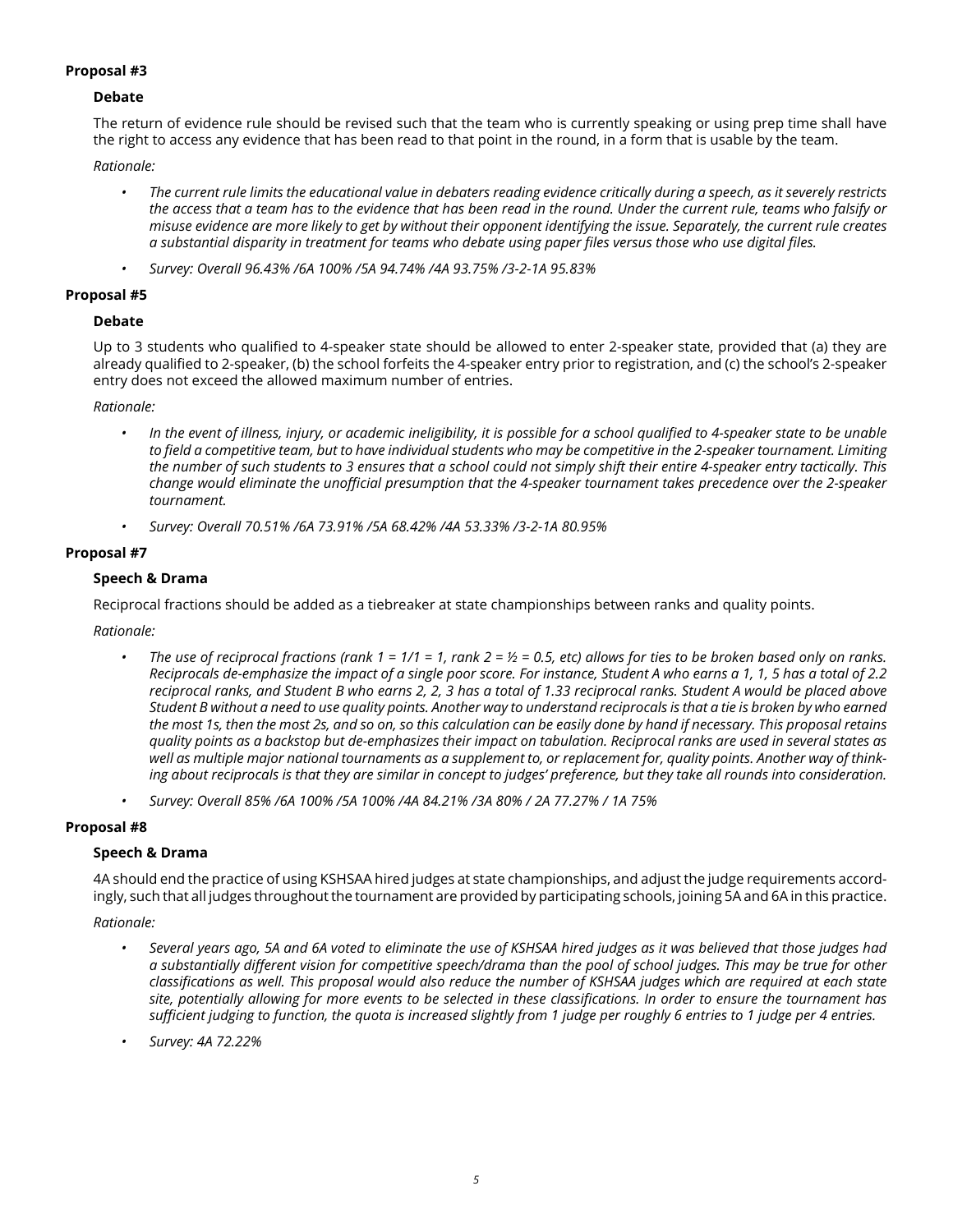The following proposals were received, discussed, and **not** approved by the Executive Board:

#### **Proposal #4**

### **Debate**

The manual should add an official definition that JV divisions should be limited to students in their first and second year of high school competition.

*Rationale:* 

- *• Establishing a statewide default for the meaning of this division would help to standardize norms and expectations, and reduce miscommunication that occurs at invitationals. Note that this default rule would not stop a school from hosting a tournament with a different definition of JV, if it was so communicated in their invitation.*
- *• Survey: Overall 82.14% /6A 88 % /5A 90% /4A 88.24% /3-2-1A 63.64%*

#### **Proposal #6**

#### **Speech & Drama**

The manual should add an official definition that JV divisions should be limited to students in their first and second year of high school competition.

*Rationale:* 

- *• Establishing a statewide default for the meaning of this division would help to standardize norms and expectations, and reduce miscommunication that occurs at invitationals. Note that this default rule would not stop a school from hosting a tournament with a different definition of JV, if it was so communicated in their invitation.*
- *• Survey: Overall 79.86% /6A 85.19% /5A 84.21% /4A 85.71% /3A 69.23% / 2A 90% / 1A 69.23%*

## **KANSAS COACHES ASSOCIATION ADVISORY COMMITTEE RECOMMENDATIONS**

The Kansas Coaches Association (KCA), represented by Jeri Brummett, Rock Creek; Scott Koranda, Wathena-Riverside; and Ginny Honomichl, Baldwin City; met with the Executive Board to present KCA recommendations.

All recommendations from the KCA were tabled until the June Executive Board meeting to allow for additional stakeholder communication and extended deliberation prior to final action.

A list of the KCA proposal items follows:

## **Proposal #1**

## **Cross Country**

Discontinue the rule that GPS watches are an aid for runners.

*Rationale:*

- *• GPS can be worn, but GPS is turned off. (good faith) Ease of administration. (Golf/cell phones)*
- *• The advantage is in the administration of the rule. Some of the courses aren't marked. This would assist runners in knowing where they are and knowing the distance run if not marked. 90% of the time there's a gator/golf cart etc. out in front.*

## **Proposal #2**

## **Cross Country**

Provide ten medals for the top three teams at state instead of eight medals.

*Rationale:*

*• Teams are allowed to have ten runners on the roster for state but only provide seven runner medals and one coach medal if you place in the top three at state. Alternates are eligible to run and could potentially run, therefore they should receive a medal. (Ex. basketball 12)*

## **Proposal #3**

## **Volleyball**

Coaches should determine whether or not to switch sides of the court between sets (unless there is an unfair advantage).

*Rationale:*

*• The decision to switch sides of the court this year was a referee's decision. We would like both coaches to come to consensus on that decision, which would be decided during the pre-game conference. If consensus between coaches is not able to be made, then teams would switch sides.*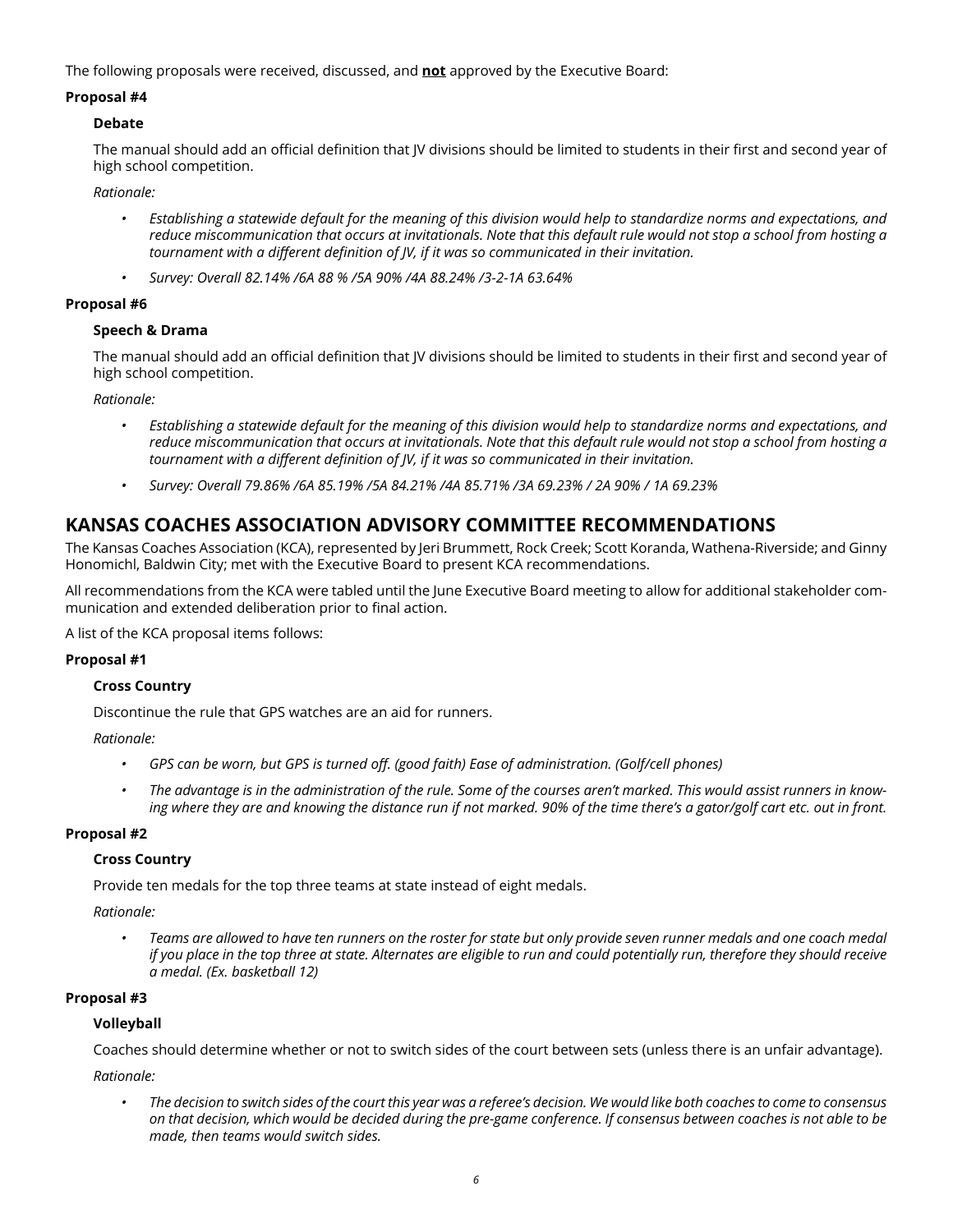## **Basketball**

Allow high school coaches to have a scrimmage (Jamboree) with opposing schools before the start of the season.

*Rationale:*

Kansas High School basketball teams are wanting a jamboree. They want to scrimmage other teams prior to the start of the season to see if they are prepared to start their seasons.

### **Proposal #5**

#### **Basketball**

Add more basketball games to the Kansas basketball total number of games that could be played in a season.

*Rationale:*

*• Adding games to the present total can be achieved by adding three individual games or another tournament to a school's schedule. A school can decide how they want to implement the change in schedule. Also, a school does not have to schedule all games available to them. Bordering states allow as many as 3 to 6 more games than Kansas.*

#### **Proposal #6**

#### **Basketball**

Coaches would like to change the current 1A through 3A playoff system to a similar format like that of 4A through 6A.

*Rationale:*

*• This format would honor the teams that are having a good season so that all do not get grouped into the same sub-state.*

## **KIAAA ADVISORY COMMITTEE RECOMMENDATIONS**

The Kansas Interscholastic Athletic Administrators Association (KIAAA), represented by Jason Menard, Douglass; Dr. Ben Sutherlin, Olathe South; and Angelo Giacalone, Shawnee Mission Northwest; met with the Executive Board to present recommendations resulting from the KIAAA Annual Classification Forum conducted earlier in April.

All recommendations from the KIAAA were tabled until the June Executive Board meeting to allow for additional stakeholder communication and extended deliberation prior to final action.

A list of the KIAAA proposal items follows:

#### **Proposal #1**

#### **General**

Should the KSHSAA change their policy/practice/procedure to include an "opt-in-box" in the annual KSHSAA School Dues that would include KIAAA/NIAAA dues?

| Rationale: |     |        |    |                  |      |
|------------|-----|--------|----|------------------|------|
| Class      | Yes | Yes%   | No | N <sub>O</sub> % |      |
| 6A         | 24  | 92.3%  | 2  | 7.7%             |      |
| 5A         | 14  | 93.3%  | 1  | 6.7%             |      |
| 4A         | 9   | 100.0% | 0  | 0.0%             |      |
| ЗΑ         | 19  | 86.3%  | 3  | 13.7%            |      |
| 2A         | 8   | 100.0% | 0  | 0.0%             |      |
| 1 A        | 3   | 75.0%  | 1  | 25.0%            |      |
| TOTAL      | 77  | 91.6%  | 19 | 8.4%             | PASS |

#### **Proposal #2**

## **Football**

Should the KSHSAA change the postseason format for football, to seed the State 1-16 on the East and 1-16 on the West?

| Class        | Yes | Yes%  | No | No%           |  |
|--------------|-----|-------|----|---------------|--|
| ЗА           | 19  | 86.4% | 3  | 15.6%         |  |
| 2Α           | 8   | 100%  |    | 0.0%          |  |
| 1Α           | 3   | 75.0% |    | 25.0%         |  |
| <b>TOTAL</b> | 30  | 88.2% |    | PASS<br>11.8% |  |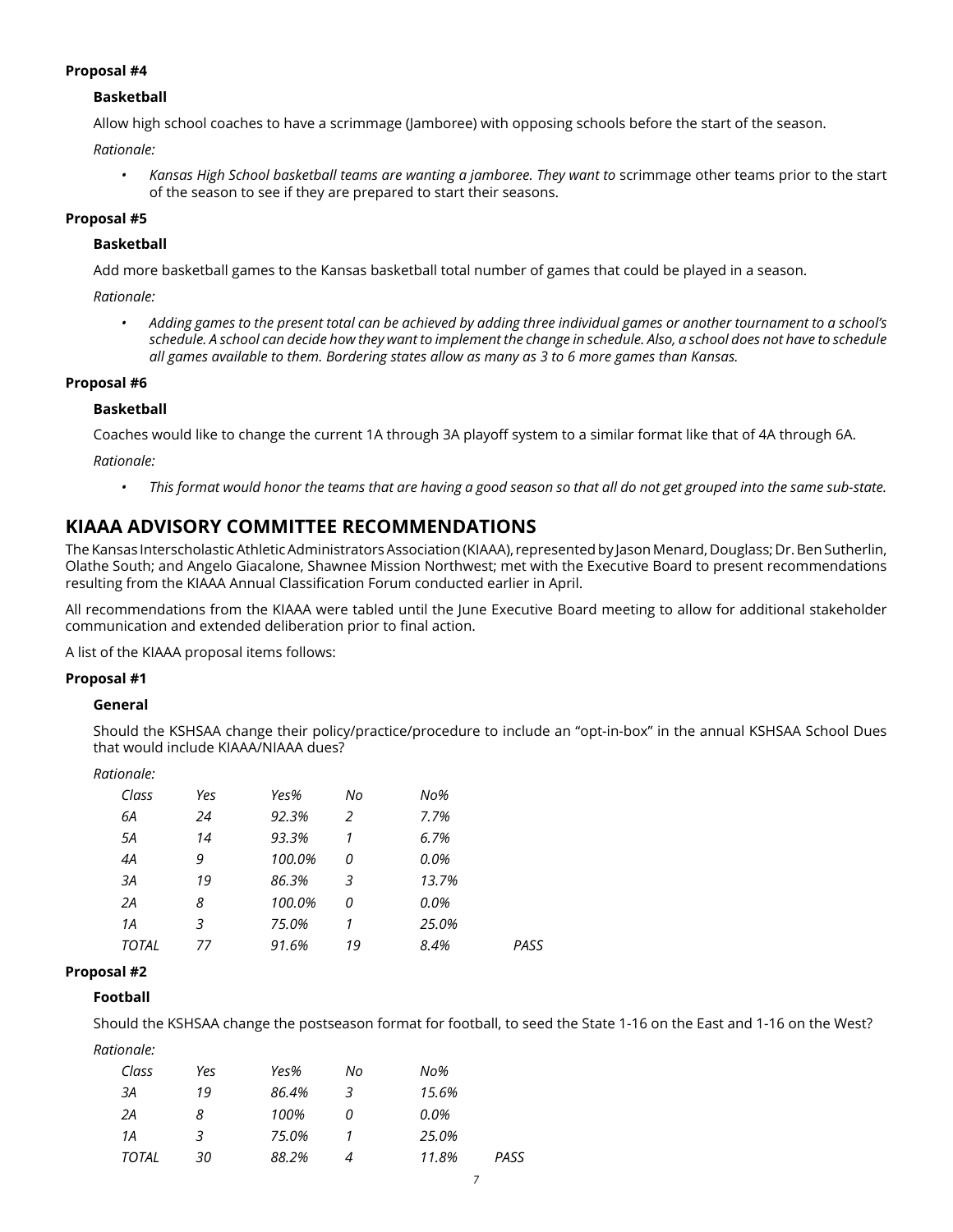## **Wrestling**

Should the KSHSAA change the 3-2-1A postseason wrestling format for boys and girls, making both a one-day regional tournament on Friday (Girls) and Saturday (boys) of KSHSAA SCW #33?

#### *Rationale:*

| Class        | Yes | Yes% | No | No%  |      |
|--------------|-----|------|----|------|------|
| ЗА           | 22  | 100% | 0  | 0.0% |      |
| 2Α           | 8   | 100% | 0  | 0.0% |      |
| 1А           | 4   | 100% | 0  | 0.0% |      |
| <b>TOTAL</b> | 34  | 100% | 0  | 0.0% | PASS |

## **Proposal #4**

## **Baseball**

Should the KSHSAA revise the current policy for 3-2-1A baseball in regard to the current pitch count rule to be as follows:

- $\cdot$  0-45 pitches = 1 day of rest.
- $\cdot$  46-75 pitches = 2 days of rest
- $\cdot$  76-105 pitches = 3 days of rest
- 106-120 pitches (max and must be removed after conclusion of batter = 4 days of rest.

## *Rationale:*

| Class | Yes | Yes%  | No | No%   |      |
|-------|-----|-------|----|-------|------|
| ЗА    | 19  | 86.4% | 3  | 13.6% |      |
| 2A    | 6   | 75.0% |    | 25.0% |      |
| 1Α    | 3   | 75.0% |    | 25.0% |      |
| TOTAL | 28  | 82.4% | 6  | 17.6% | PASS |

### **Proposal #5**

## **Baseball**

Should KSHSAA change the playing dates for 3-2-1A baseball to reflect the following: Regional Round 1 should take placed during SCW #45 on Thursday or Friday. Regional rounds 2 and 3 should take place during SCW #46.

## *Rationale:*

| Class | Yes | Yes%  | No | No%   |      |
|-------|-----|-------|----|-------|------|
| ЗА    | 17  | 77.3% | 5  | 22.7% |      |
| 2A    |     | 50.0% |    | 50.0% |      |
| 1Α    | 3   | 75.0% |    | 25.0% |      |
| TOTAL | 24  | 70.6% | 10 | 29.4% | PASS |

## **Proposal #6**

### Basketball

Should the KSHSAA split the State into four groups of 16 and create two sub-states within the groups based on overall seeding of their wins/loss record.

| Class        | Yes          | Yes%  | No             | No%   |      |
|--------------|--------------|-------|----------------|-------|------|
| ЗА           | 18           | 85.7% | 3              | 14.3% |      |
| 2A           | <sub>6</sub> | 75.0% |                | 50.0% |      |
| <b>TOTAL</b> | 24           | 82.8% | $\overline{a}$ | 17.2% | PASS |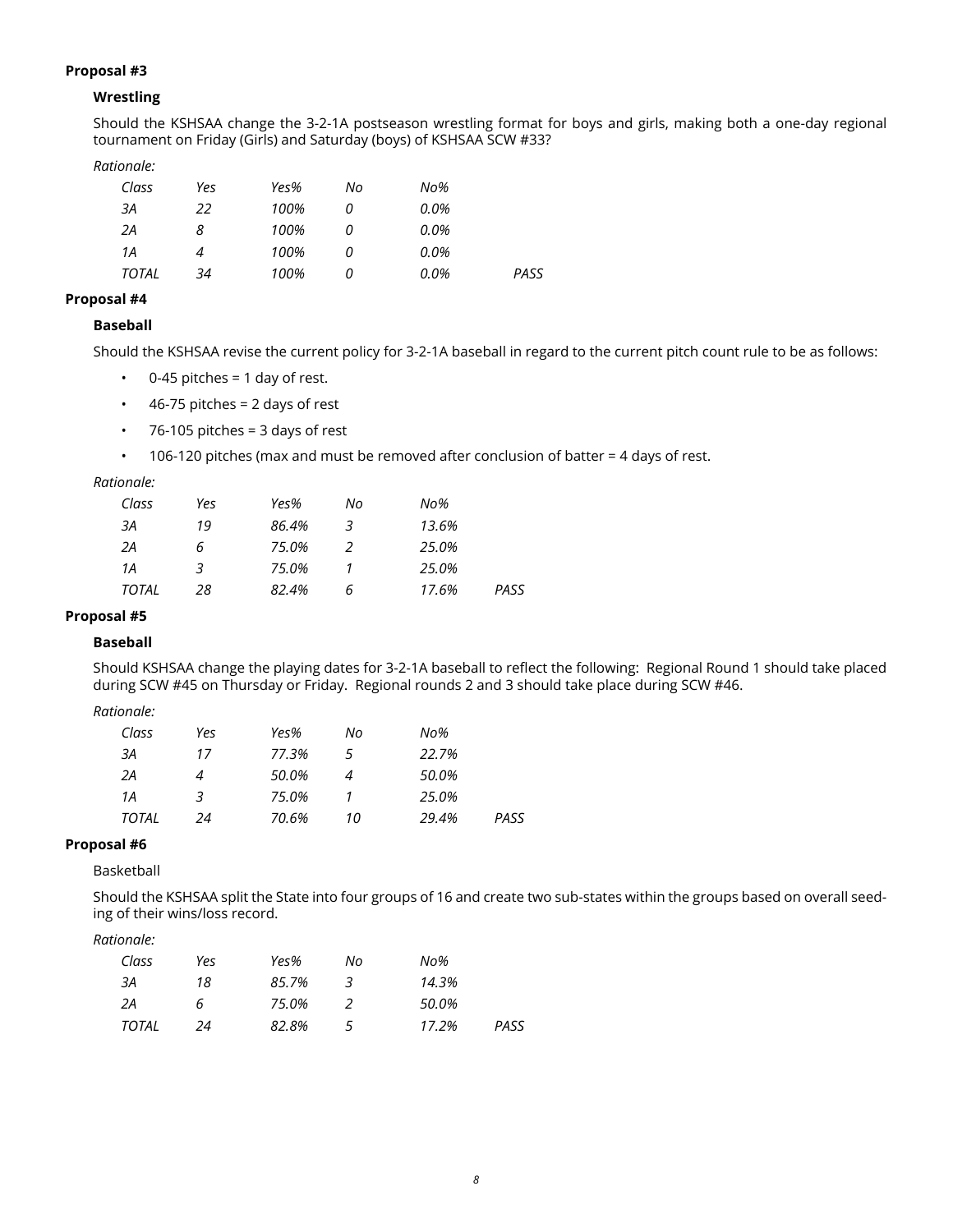## **Volleyball**

Should the KSHSAA split the State into four groups of 16 and create two sub-states within the groups based on overall seeding of their wins/loss record.

### *Rationale*:

| Class | Yes | Yes%  | Nο | No%   |      |
|-------|-----|-------|----|-------|------|
| ЗА    | 20  | 90.9% |    | 9.1%  |      |
| 2Α    |     | 87.5% |    | 12.5% |      |
| TOTAL | 27  | 90.0% |    | 10.0% | PASS |

### **Proposal #8**

## **Volleyball**

Should the KSHSAA split the State into four groups of 16 and create two sub-states within the groups based on overall seeding of their wins/loss record.

#### *Rationale:*

| Class | Yes | Yes%  | No | No%   |      |
|-------|-----|-------|----|-------|------|
| 1A D1 |     | 75.0% |    | 25.0% |      |
| TOTAL |     | 75.0% |    | 25.0% | PASS |

## **KANSAS ASSOCIATION OF SCHOLARS BOWL COACHES ADVISORY COMMITTEE**

The Kansas Association of Scholars Bowl Coaches (KASBC), represented by Ryan Burrows of Satanta High School, was recognized by the Executive Board. Mr. Burrows provided an informative report on the history and status of Scholars Bowl. While the KASBC had no proposals to present, the Executive Board expressed their thanks and appreciation for the efforts of KASBC to advance scholars bowl for the benefit of all Kansas students.

## **NEXT MEETING**

The next regularly scheduled meeting will be held on Friday, April 29, 2022, immediately following the Board of Directors meeting.

The June meeting of the Executive Board is scheduled for Wednesday and Thursday, June 15-16, 2022, and is tentatively scheduled for the KSHSAA office building located at 601 SW Commerce Place in Topeka.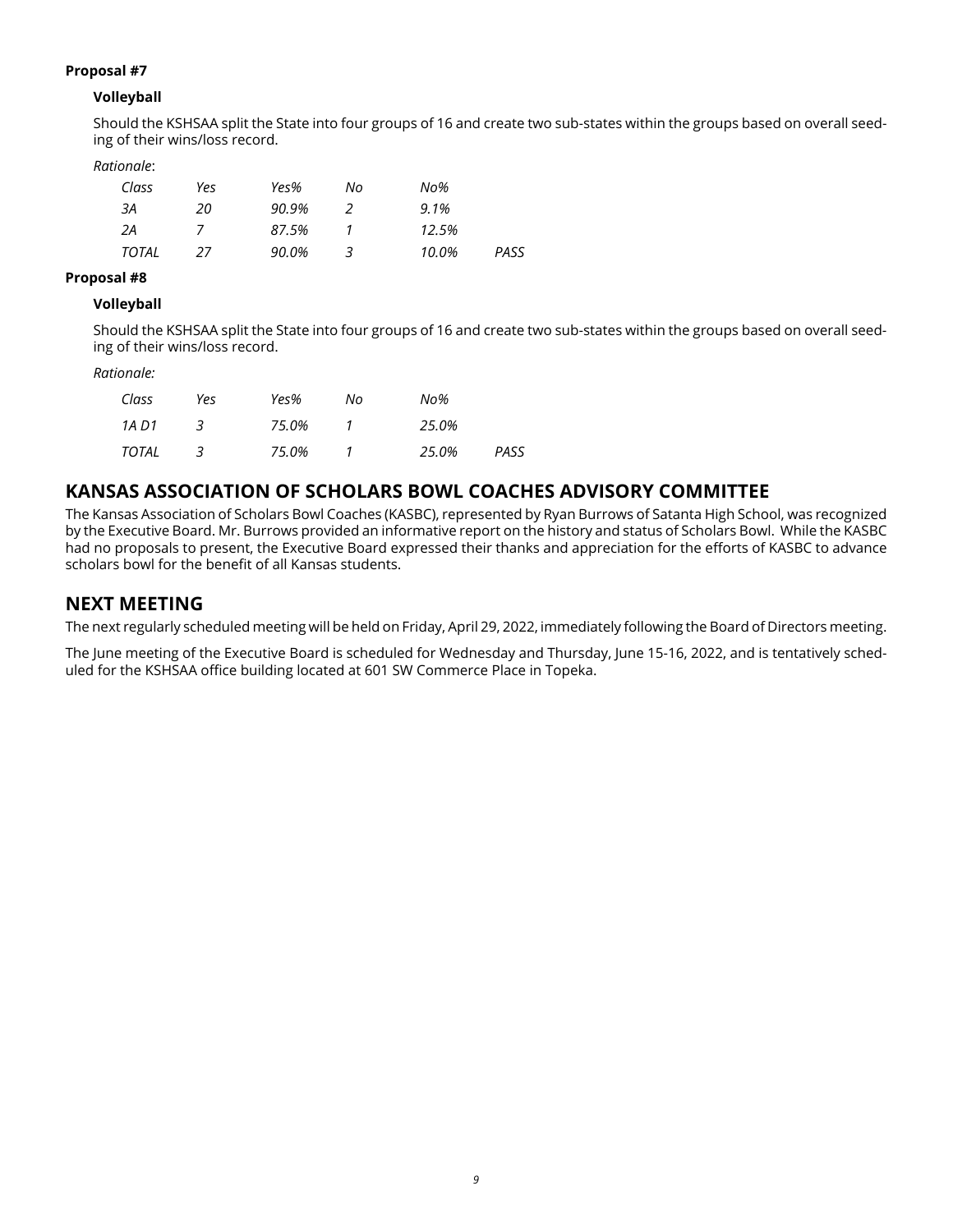## **ADMINISTRATIVE RULE ITEMS**

*NOTE: In the following listing, middle/junior high schools are indicated in all capital letters.* 

## **QUALIFICATIONS OF COACHES/DIRECTORS RULE 10**

#### *The following were approved under Rule 10-1-2 (Supervised)*

- (1) William Bowen, Belleville-Republic County HS
- Boys Golf (2) Ashten Higbee, Beloit HS Softball
- (3) Kelly Griffeth, Beloit-St. John's HS Girls Track & Field, Boys Track & Field
- (4) Phillip Kirchoff, Beloit-St. John's HS Boys Golf
- (5) Blake Perez, Beloit-St. John's HS Girls Track & Field, Boys Track & Field
- (6) Tonia Raymond, Buffalo-Altoona Midway HS Softball
- (7) Gary Russell, Clay Center Community HS Boys Tennis
- (8) Chelsea Schmitt, Colby HS **Softball**
- (9) Taylor Rogers, De Soto HS Girls Soccer
- (10) Kierra Johnson, DODGE CITY-COMANCHE MS Girls Track & Field, Boys Track & Field
- (11) Kristyn Utech, El Dorado HS Softball
- (12) Tracie Haselhorst, Great Bend HS Softball
- (13) Derrick Beeson, Healy HS Girls Track & Field, Boys Track & Field
- (14) Taylor Smith, HOISINGTON MS Girls Tennis, Boys Tennis
- (15) Shaley Shumate, Lyons HS Girls Track & Field, Boys Track & Field
- (16) Angie Buhr, Maize South HS Softball
- (17) Pat Melgares, MANHATTAN-LUCKEY ELEMENTARY SCHOOL Girls Track & Field, Boys Track & Field
- (18) Keith Harlow, MOUND CITY-JAYHAWK LINN JH Girls Track & Field, Boys Track & Field
- (19) Bret Robert, Mulvane HS Girls Track & Field, Boys Track & Field
- (20) Dustin Ast, Norwich HS Girls Track & Field, Boys Track & Field
- (21) Bri Kendig, OSBORNE JH Girls Track & Field, Boys Track & Field
- (22) Brooklynn Zoeller, RANDOLPH-BLUE VALLEY MS Girls Track & Field, Boys Track & Field

## *The following were approved under Rule 10-1-2 (Unsupervised)*

- (1) Chloe Whitt, BENNINGTON ELEMENTARY SCHOOL
- Volleyball (2) Fred Smith, Claflin-Central Plains HS
- Girls Track & Field, Boys Track & Field (3) Dave Funk, Ellis HS
- Girls Track & Field, Boys Track & Field (4) Kevin Denison, Hutchinson HS
- Baseball
- (5) Alex Carrasco, Kismet-Southwestern Heights HS Boys Golf
- (6) Tiffany Jennings, Leavenworth HS **Softball**
- (7) Joshua Staab, Louisburg HS Debate, Speech & Drama
- (8) Madalynn Norris, Maize South HS Girls Track & Field, Boys Track & Field
- (9) Don Hall, MANHATTAN-DWIGHT D. EISENHOWER MS Girls Tennis, Boys Tennis
- (10) Gary Schmitz, Mound City-Jayhawk Linn HS Boys Golf
- (11) Michael McNellis, Olathe-Heritage Christian Academy Boys Golf
- (12) Brad Ziegler, Olathe-Heritage Christian Academy Baseball

(13) Isaac Wilson, Osborne HS Boys Golf

## **SEMESTER REQUIREMENTS RULE 16 (Hardship)**

*The following were ruled (Eligible) for the activities listed under Rule 16-1-4*

(1) Frida Sandoval, Kansas City-FL Schlagle HS

# **TRANSFER RULE 18 (Transfer from Non-Member School)**

#### *The following were ruled (Eligible) for the activities listed under Rule 18-1-4*

- (1) Nate Nyquist, Lindsborg-Smoky Valley HS Formerly attended Smoky Valley Virtual School
- (2) Oria O'Farrell, Lindsborg-Smoky Valley HS Formerly attended Smoky Valley Virtual School
- (3) Averyl Cline, PRATT-SKYLINE MS
- Formerly attended THUNDERHAWK ACADEMY HOME SCHOOL (4) Mason Thieu, Topeka-Washburn Rural HS Formerly attended Kansas Connections Virtual School

## **TRANSFER RULE 18 (Possible Limited Eligibility)**

#### *The following were ruled (Eligible) for the activities listed under Rule 18-1-6*

(1) Pierce Goodwin, Andale HS Formerly attended Wichita-Northwest HS Non-Varsity: Boys Track & Field (2) MaKenna Boggs, ASHLAND JH Formerly attended MEADE JH Non-Varsity: Volleyball Varsity: Girls Track & Field (3) Ben Cooper, Atchison-Maur Hill-Mount Academy Formerly attended TX - Hamilton HS Non-Varsity: Baseball, Boys Basketball, Football 11-Player, Boys Wrestling (4) Ena Baqueiro, Atchison-Maur Hill-Mount Academy Formerly attended Mexico Varsity: Girls Swim/Dive (5) Autumn Parra, Atchison-Maur Hill-Mount Academy Formerly attended CA - Riverside-Sherman Indian HS Varsity: Girls Swim/Dive (6) Nicholas Carmona, Dodge City HS Formerly attended Salina-South HS Varsity: Baseball Non-Varsity: Football 11-Player (7) Alyssa Coyer, LaCygne-Prairie View HS Formerly attended Garnett-Anderson County HS Non-Varsity: Softball (8) Andrei Lefort, Lawrence HS Formerly attended Lawrence - Free State HS Non-Varsity: Football 11-Player, Baseball (9) Zy'Quiria Bronson, Leavenworth HS Formerly attended Lansing HS Non-Varsity: Girls Track & Field (10) Avery Pankey, Lenexa-St. James Academy Formerly attended Spring Hill HS Non-Varsity: Girls Track & Field (11) JaQin Smith, Lost Springs-Centre HS Formerly attended Hillsboro HS Non-Varsity: Boys Basketball, Boys Track & Field, Football 11-Player (12) Hannah Lavender, Olathe East HS Formerly attended Overland Park-Blue Valley North HS Varsity: Girls Soccer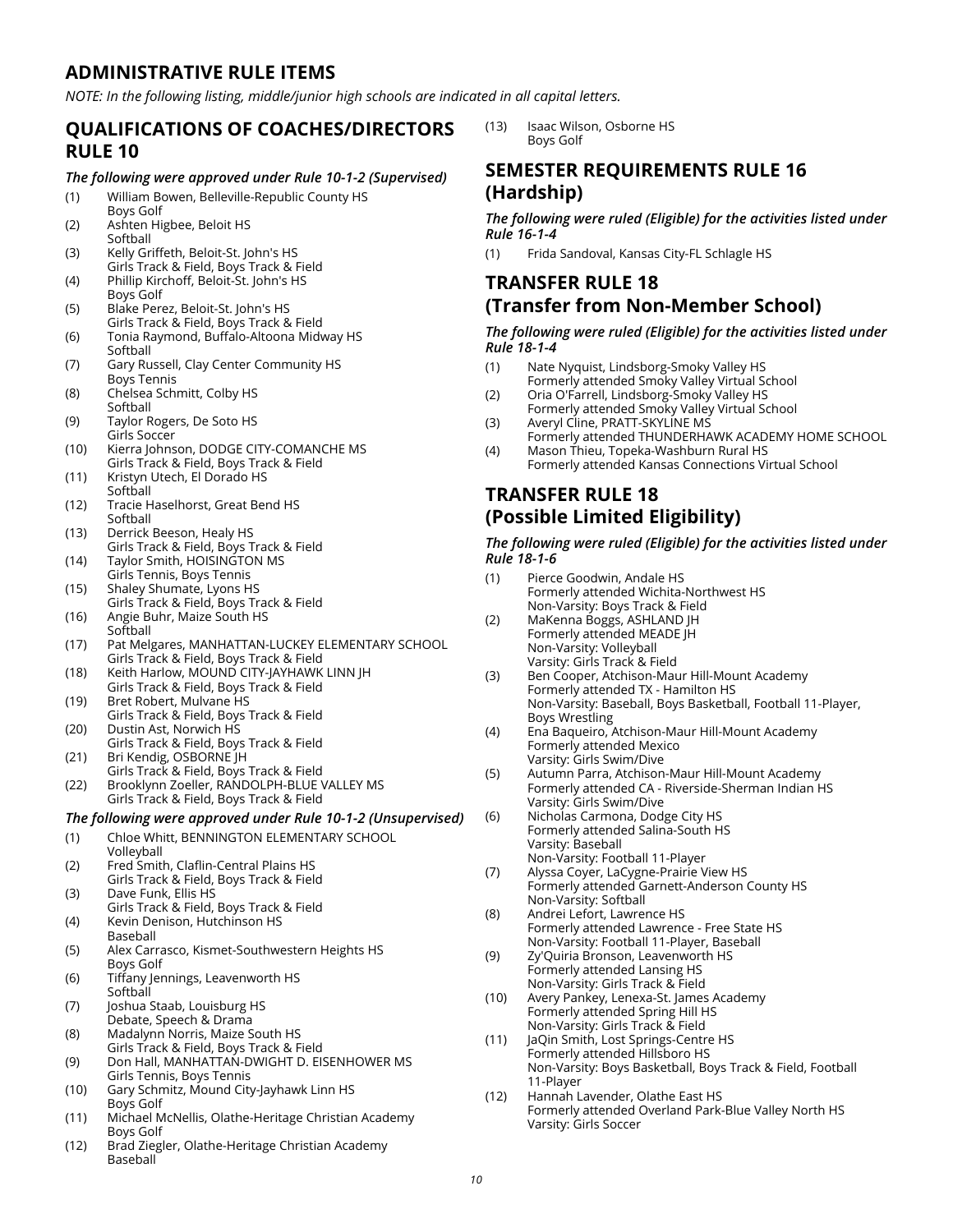- (13) Jaden Dallen, Overland Park-Blue Valley West HS Formerly attended Overland Park-Blue Valley North HS Varsity: Boys Golf
- (14) Looper Larson, Overland Park-St. Thomas Aquinas HS Formerly attended Overland Park-Blue Valley Northwest HS Varsity: Boys Golf, Football 11-Player
- (15) Kenneth Siebert, Overland Park-St. Thomas Aquinas HS Formerly attended MO - Kansas City-Rockhurst HS Varsity: Dance Team
- (16) Elizabeth Kirkland, QUINTER JH Formerly attended TX - DALHART JH Varsity: Girls Track & Field
- (17) Xavier DeVader, St. Marys HS Formerly attended Alma-Wabaunsee HS Non-Varsity: Baseball
- (18) Emma Johnson, Wellsville HS Formerly attended Ottawa HS Varsity: Softball, Volleyball
- (19) Rylie Miller, Wichita-Haysville Campus HS Formerly attended Derby HS Varsity: Softball
- (20) Clara Bush, Wichita-Heights HS Formerly attended Valley Center HS Varsity: Softball, Girls Track & Field
- (21) Garret Hart, Wichita-Heights HS Formerly attended Wichita-Trinity Academy Non-Varsity: Baseball

# **TRANSFER RULE 18 (Foreign Exchange Students)**

*The following were ruled (Eligible) for the activities listed under Rule 18-1-12*

- (1) Marina Tolj, Abilene HS AIFS - AYA
- (2) Sofia Bracho, Abilene HS International Fellowship
- (3) Antonio Pennetti, Atchison HS
- EF High School Exchange Year (4) Alicia Zeltner, Frankfort HS
- STS Foundation
- (5) Emma Jakobsen, Hugoton HS ISE
- (6) Anna Vink, Hugoton HS EF High School Exchange Year
- (7) Huynh Anh Tran Hoang, Hutchinson-Trinity Catholic HS Educatius
- (8) Sophia Jung, Hutchinson-Trinity Catholic HS **Educatius**
- (9) Felix Huneburg, Topeka-Seaman HS AIFS-AYA
- (10) Gabriele Zompanti, Whitewater-Remington HS EF High School Exchange Year

# **TRANSFER RULE 18 (Hardship)**

#### *The following were ruled (Eligible) for the activities listed under Rule 18-1-13*

- (1) Chloe Hong, Andover HS Formerly attended Towanda-Circle HS
- (2) Layla Voss, Anthony/Harper-Chaparral HS Formerly attended OK - Medford HS
- (3) Grace Michaels, Baldwin HS Formerly attended Topeka HS
- (4) Hali Willenberg, CLAFLIN-CENTRAL PLAINS MS Formerly attended SALINA-LAKEWOOD MS
- (5) Laci Hyde, FRANKFORT JH
- Formerly attended MARYSVILLE JH (6) Brandon Bishop, Girard HS
- Formerly attended Pittsburg HS (7) William Bishop, GIRARD MS
- Formerly attended PITTSBURG MS
- (8) Keamonie Archie, Hays HS Formerly attended GA - Brunswick-Glynn Academy (9) Elijah Pettigrew, Hutchinson HS
- Formerly attended Haven HS
- (10) Leon (Trey) Fields, Hutchinson HS Formerly attended Great Bend HS
- (11) Jaxon Pollard, LANSING MS Formerly attended KANSAS CITY-PIPER MS
- (12) Isabella Stubbs, Lenexa-St. James Academy
- Formerly attended Gardner-Edgerton HS (13) Tanner Giltner, Overland Park-Blue Valley Southwest HS Formerly attended Overland Park-Blue Valley West HS
- (14) Nathan Bardsley, Overland Park-Blue Valley West HS Formerly attended TX - Dallas-UME Prep Academy
- (15) Lacie Kohman, Salina-Central HS Formerly attended Brookville-Ell-Saline HS
- (16) Emily Evans, Salina-Central HS
- Formerly attended Brookville-Ell-Saline HS (17) Tayden Tindle, Sedan HS
- Formerly attended Hutchinson HS (18) Georgia McCabe, Shawnee Mission South HS
- Formerly attended MO Notre Dame de Sion HS (19) Oleh Pravdyvyi, Shawnee Mission West HS
- Formerly attended Ukrane (20) Yessenia Nava-Cortez, Ulysses HS
- Formerly attended TX New Caney HS (21) Ashlyn Theriot, Wichita-Haysville Campus HS
- Formerly attended Valley Center HS (22) Aubree DeMoss, Wichita-Haysville Campus HS Formerly attended Leavenworth HS

#### *The following were ruled (Not Eligible) for the activities listed under Rule 18-1-13*

- (1) Garrett Hart, Wichita-Heights HS Formerly attended Wichita-Trinity Academy
- (2) Vanessa Ballin, Yates Center HS Formerly attended Humboldt HS
- (3) Tristan Ballin, Yates Center HS Formerly attended Humboldt HS

## **COOPERATIVE AGREEMENT RULE 29**

*The following were approved under Rule 29-2-1, 29-3-1, 29-3-2 (schools may be combined for interschool activities . . . for the activities listed, with the identification of the combined team and/or the school responsible for administering the activity in parenthesis):* 

*Rule 29-2-1* 

Topeka/Topeka-Cair Paravel Latin High Schools Baseball, Boys Golf, Girls and Boys Track and Field {Topeka, 2021-22 and 2022-23}

*Rule 29-3-1*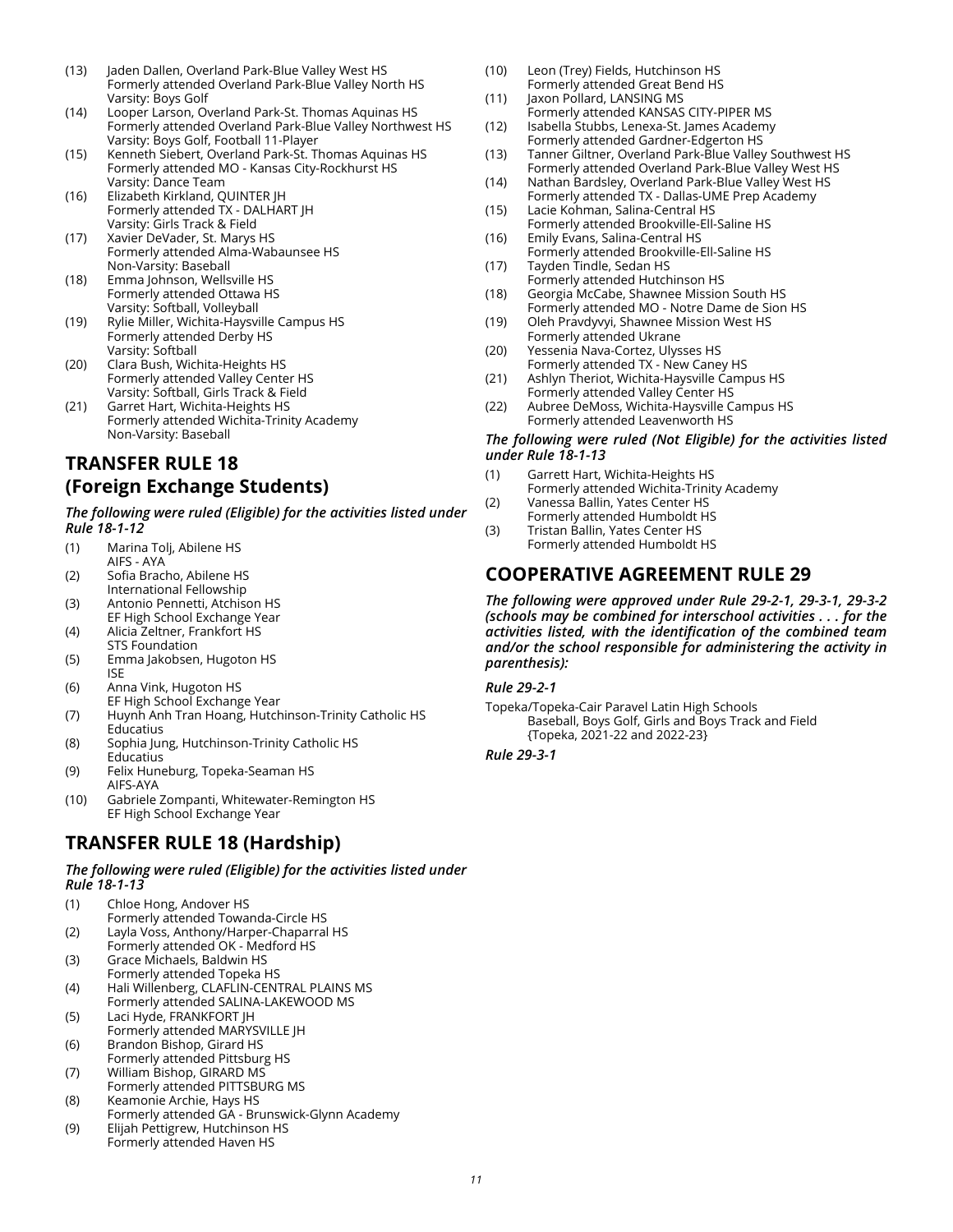# **APPROVED EVENTS AND ACTIVITIES**

# **ATHLETIC**

| <b>Date</b>  | Event                                           | <b>Sponsor</b>                             | <b>Sport</b> |
|--------------|-------------------------------------------------|--------------------------------------------|--------------|
| 4/18-4/23/22 | <b>BSSHS JV/Varsity Girls Soccer Tournament</b> | Blue Springs South HS, MO                  | <b>GSCR</b>  |
| 4/21/22      | Lamar Rotary Track Meet                         | Lamar HS, MO                               | T&F          |
| 4/21-4/23/22 | De Soto Spring Baseball Classic                 | De Soto HS, KS                             | BSB.         |
| 4/22/22      | Carl Owzarzak Track & Field Classic             | Shawnee Mission West HS, Overland Park KS  | T&F          |
| 4/23/22      | Distance Night in Palatine                      | Palatine HS, IL                            | T&F          |
| 4/25/22      | Kansas City Invitational Tennis Tournament      | Rockhurst HS, Kansas City MO               | <b>BTNS</b>  |
| 4/25/22      | SJCS JH Invitational Track Meet                 | St. Joseph Christian School, MO            | T&F          |
| 4/28-4/30/22 | Capelli Tournament of Champions                 | Burlington Notre Dame HS, Burlington IA    | <b>GSCR</b>  |
| 5/2/22       | Goodland JV Track Invitational                  | Goodland HS, KS                            | T&F          |
| 5/6/22       | Shawnee Mission North Relays                    | Shawnee Mission North HS, Overland Park KS | T&F          |
| 5/6-5/7/22   | Howard Wood Dakota Relays                       | Sioux Falls HS, SD                         | T&F          |

## **NON-ATHLETIC**

| Date         | Event                                   | Sponsor                          | <u>Activity</u> |
|--------------|-----------------------------------------|----------------------------------|-----------------|
| 4/23/22      | ESU Junior High School Festival         | Emporia State University, KS     | Music           |
| 9/12-9/14/22 | Kansas State Fair Marching Band Program | Kansas State Fair, Hutchinson KS | Music           |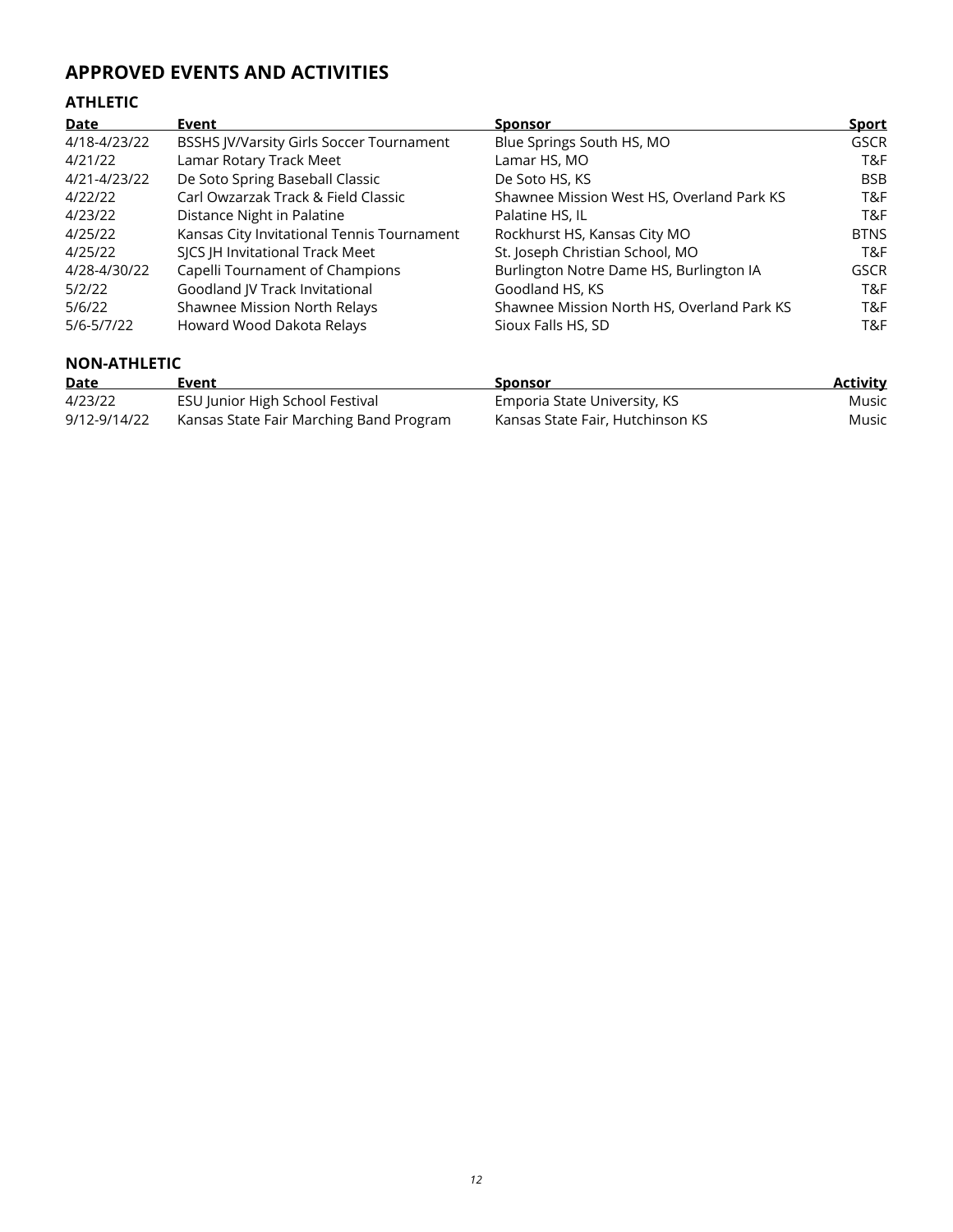## **ADDENDUM**

Admission & Event Fee Increases beginning with the 2022-23 school year. Please see page 3 of this document for more information.

## **The following changes were made:**

| 1. | <b>Ticket Prices</b>          |                        |  |  |  |  |  |
|----|-------------------------------|------------------------|--|--|--|--|--|
|    | <b>Baseball</b>               |                        |  |  |  |  |  |
|    | Regional (Student)            | \$6.00 (formerly \$5)  |  |  |  |  |  |
|    | Regional (Adult)              | \$8.00 (formerly \$6)  |  |  |  |  |  |
|    | State (Student)               | \$10.00 (formerly \$6) |  |  |  |  |  |
|    | State (Adult)                 | \$10.00 (formerly \$9) |  |  |  |  |  |
|    | <b>Basketball</b>             |                        |  |  |  |  |  |
|    | Sub-State (Student)           | \$6.00 (formerly \$5)  |  |  |  |  |  |
|    | Sub-State (Adult)             | \$8.00 (formerly \$7)  |  |  |  |  |  |
|    | State (Student)               | \$10.00 (formerly \$6) |  |  |  |  |  |
|    | State (Adult)                 | \$10.00 (formerly \$9) |  |  |  |  |  |
|    | <b>Bowling</b>                |                        |  |  |  |  |  |
|    | Regional (Student)            | \$6.00 (formerly \$5)  |  |  |  |  |  |
|    | Regional (Adult)              | \$8.00 (formerly \$6)  |  |  |  |  |  |
|    | State (Student)               | \$10.00 (formerly \$6) |  |  |  |  |  |
|    | State (Adult)                 | \$10.00 (formerly \$9) |  |  |  |  |  |
|    | <b>Cross Country</b>          |                        |  |  |  |  |  |
|    | State (Student)               | \$10.00 (formerly \$6) |  |  |  |  |  |
|    | State (Adult)                 | \$10.00 (formerly \$9) |  |  |  |  |  |
|    | Football                      |                        |  |  |  |  |  |
|    | Regional (Student)            | \$6.00 (formerly \$5)  |  |  |  |  |  |
|    | Regional (Adult)              | \$8.00 (formerly \$7)  |  |  |  |  |  |
|    | Sectional (Student)           | \$6.00 (formerly \$5)  |  |  |  |  |  |
|    | Sectional (Adult)             | \$8.00 (formerly \$7)  |  |  |  |  |  |
|    | Sub-State (Student)           | \$6.00 (formerly \$6)  |  |  |  |  |  |
|    | Sub-State (Adult)             | \$8.00 (formerly \$7)  |  |  |  |  |  |
|    | State (Student)               | \$10.00 (formerly \$6) |  |  |  |  |  |
|    | State (Adult)                 | \$10.00 (formerly \$9) |  |  |  |  |  |
|    | <b>Gymnastics</b>             |                        |  |  |  |  |  |
|    | State (Student)               | \$10.00 (formerly \$6) |  |  |  |  |  |
|    | State (Adult)                 | \$10.00 (formerly \$9) |  |  |  |  |  |
|    | Soccer                        |                        |  |  |  |  |  |
|    | Regional (Student)            | \$6.00 (formerly \$5)  |  |  |  |  |  |
|    | Regional (Adult)              | \$8.00 (formerly \$6)  |  |  |  |  |  |
|    | State Quarterfinals (Student) | \$6.00 (formerly \$6)  |  |  |  |  |  |
|    | State Quarterfinals (Adult)   | \$8.00 (formerly \$7)  |  |  |  |  |  |
|    | State (Student)               | \$10.00 (formerly \$6) |  |  |  |  |  |
|    | State (Adult)                 | \$10.00 (formerly \$9) |  |  |  |  |  |
|    | Softball                      |                        |  |  |  |  |  |
|    | Regional (Student)            | \$6.00 (formerly \$5)  |  |  |  |  |  |
|    | Regional (Adult)              | \$8.00 (formerly \$6)  |  |  |  |  |  |
|    | State (Student)               | \$10.00 (formerly \$6) |  |  |  |  |  |
|    | State (Adult)                 | \$10.00 (formerly \$9) |  |  |  |  |  |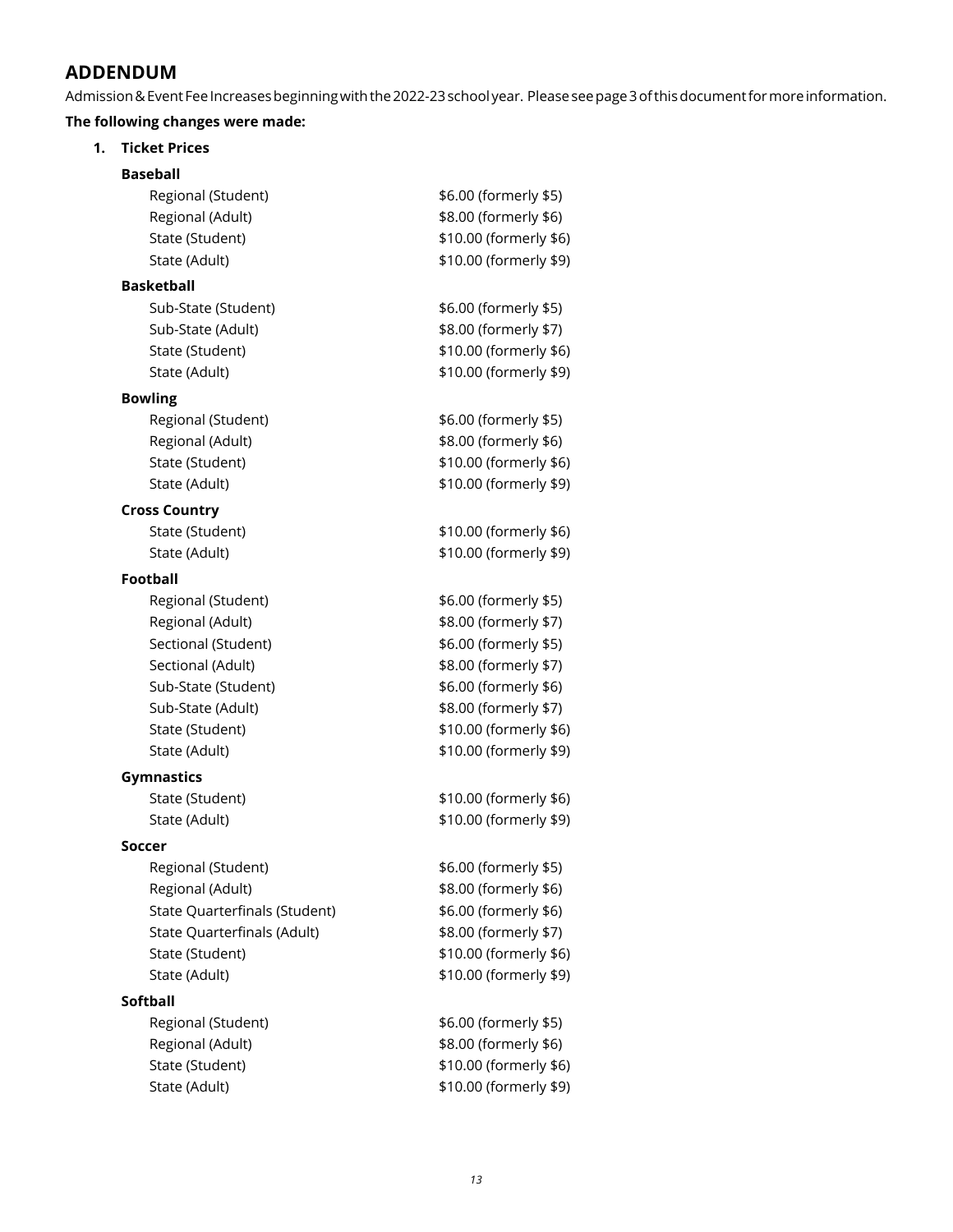|    | <b>Spirit-Game Day</b>                |                                              |
|----|---------------------------------------|----------------------------------------------|
|    | Championship Showcase (Student)       | \$10.00 (No Change)                          |
|    | Championship Showcase (Adult)         | \$15.00 (No Change)                          |
|    | <b>Swimming &amp; Diving</b>          |                                              |
|    | State (Student)                       | \$10.00 (formerly \$6)                       |
|    | State (Adult)                         | \$10.00 (formerly \$9)                       |
|    | <b>Track &amp; Field</b>              |                                              |
|    | Regional (Student)                    | \$6.00 (formerly \$5)                        |
|    | Regional (Adult)                      | \$8.00 (formerly \$6)                        |
|    | State (Student)                       | \$10.00 (formerly \$7)                       |
|    | State (Adult)                         | \$10.00 (formerly \$9)                       |
|    | <b>Unified Bowling</b>                |                                              |
|    | Regional (Student)                    | \$6.00 (formerly \$5)                        |
|    | Regional (Adult)                      | \$8.00 (formerly \$6)                        |
|    | State (Student)                       | \$10.00 (formerly \$6)                       |
|    | State (Adult)                         | \$10.00 (formerly \$9)                       |
|    | Volleyball                            |                                              |
|    | Sub-State (Student)                   | \$6.00 (formerly \$5)                        |
|    | Sub-State (Adult)                     | \$8.00 (formerly \$6)                        |
|    | State (Student)                       | \$10.00 (formerly \$6)                       |
|    | State (Adult)                         | \$10.00 (formerly \$9)                       |
|    | <b>Wrestling</b>                      |                                              |
|    | Regional (Friday session) (Student)   | \$6.00 (No Change)                           |
|    | Regional (Friday session) (Adult)     | \$8.00 (formerly \$7)                        |
|    | Regional (Saturday session) (Student) | \$6.00 (formerly \$7)                        |
|    | Regional (Saturday session) (Adult)   | \$8.00 (No Change)                           |
|    | State (Student)                       | \$10.00 (formerly \$8)                       |
|    | State (Adult)                         | \$10.00 (formerly \$11)                      |
| 2. | <b>Host Share/Expenses Allowed</b>    |                                              |
|    | <b>Bowling</b>                        |                                              |
|    | Regional (host school)                | Gate 40% (formerly 30%)                      |
|    |                                       | Entry Fees None (formerly 20%)               |
|    | State                                 | Gate 35% (formerly 30%)                      |
|    |                                       | Entry Fees None (formerly 20%)               |
|    | <b>Debate</b>                         |                                              |
|    | Regional 4-Speaker                    | Additional \$100 for hosting own class (New) |
|    |                                       |                                              |
|    | <b>Track &amp; Field</b>              |                                              |
|    | Regional                              | Gate 55% (formerly 33%)                      |
|    |                                       | Entry Fees None (formerly 20%)               |
|    | <b>Unified Bowling</b>                |                                              |
|    | Regional (host school)                | Gate 40% (formerly 30%)                      |
|    |                                       | Entry Fees None (formerly 20%)               |
|    | State                                 | Gate 35% (formerly 30%)                      |
|    |                                       | Entry Fees None (formerly 20%)               |
|    | Volleyball                            |                                              |
|    | Sub-State                             | Gate 38% (formerly 33%)                      |
|    |                                       | Entry Fees None (formerly 20%)               |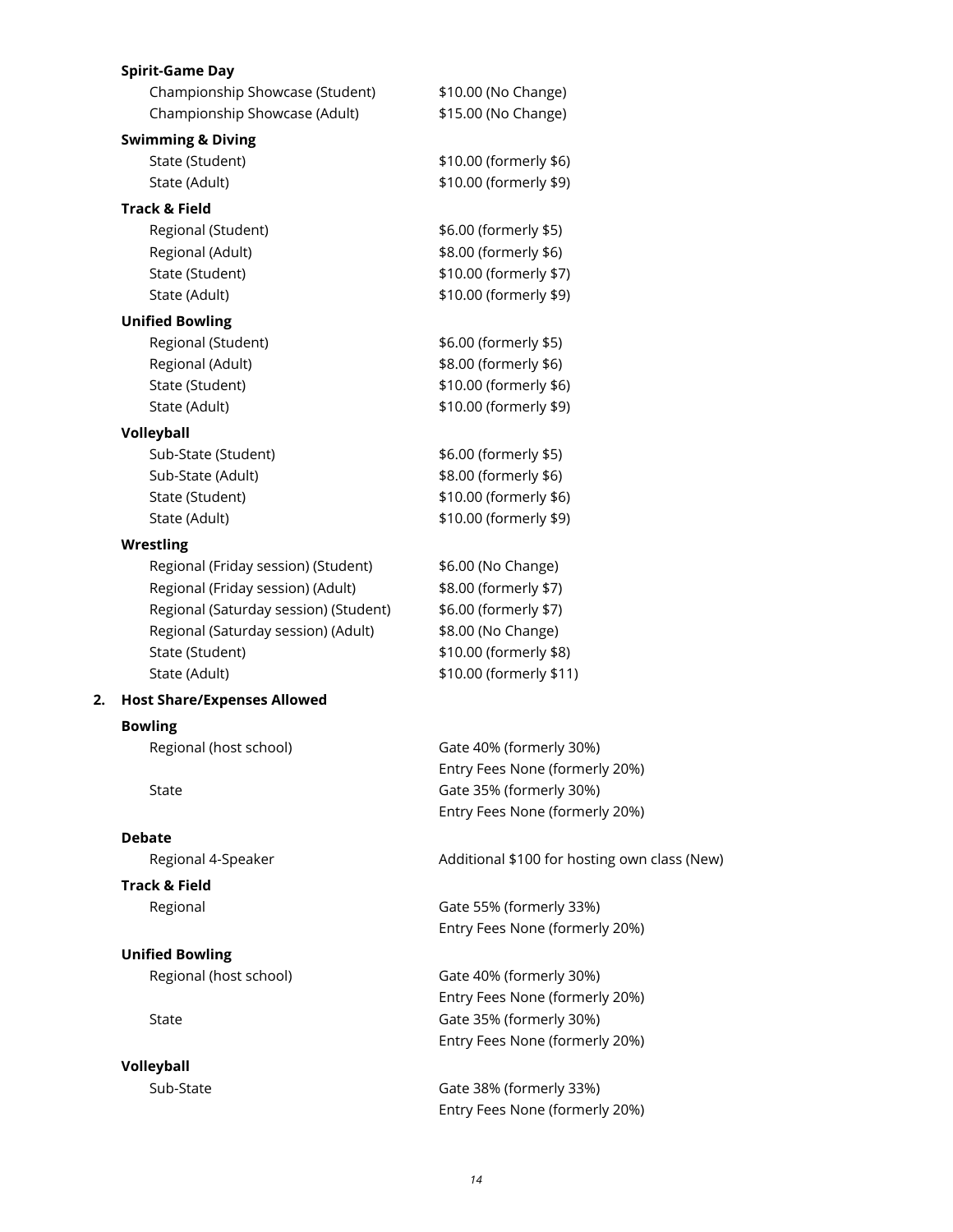## **Wrestling**

Regional

**3. Entry Fees (Non-Athletic Activities)**

| Gate 43% (formerly 33%)        |  |
|--------------------------------|--|
| Entry Fees None (formerly 20%) |  |

|    | <b>Cheerleading/Dance</b>                                    |                                    |
|----|--------------------------------------------------------------|------------------------------------|
|    | Hotel Camp (3 days, 2 nights)                                | (NEW)                              |
|    | - 4 people per room                                          | \$325 per student/sponsor          |
|    | - 3 people per room                                          | \$350 per student/sponsor          |
|    | - 2 people per room                                          | \$400 per student/sponsor          |
|    | - 1 person per room                                          | \$575 per student/sponsor          |
|    | <b>Debate</b>                                                |                                    |
|    | Regional Tournament Fee                                      | \$100 (formerly \$85)              |
|    | State 4-Speaker Tournament Fee                               | \$100 (formerly \$90)              |
|    | State 2-Speaker Tournament Fee                               | \$30 per team (formerly \$25)      |
|    | <b>Scholars Bowl</b>                                         |                                    |
|    | Participation Fee                                            | \$100 (formerly \$85)              |
|    | <b>State Entry Fee</b>                                       | \$120 (formerly \$100)             |
|    | <b>Student Council</b>                                       |                                    |
|    | Workshop Fee (9-12)                                          | \$325 per student (formerly \$295) |
|    |                                                              | \$325 per sponsor (formerly \$295) |
|    | Workshop Fee (7-8)                                           | \$35 (NEW)                         |
| 4. | <b>Participation Fees</b>                                    |                                    |
|    | <b>Baseball</b>                                              |                                    |
|    | Participation Fee                                            | \$80.00 (formerly \$75)            |
|    | <b>Basketball - Girls &amp; Boys</b>                         |                                    |
|    | Participation Fee                                            | \$80.00 (formerly \$75)            |
|    | <b>Bowling - Girls &amp; Boys</b>                            |                                    |
|    | Regional Participation Fee                                   | \$60.00 (formerly \$50)            |
|    | <b>State Entry Fee</b>                                       | \$10.00 per student (formerly \$8) |
|    | <b>Cross Country - Girls &amp; Boys</b>                      |                                    |
|    | Regional Participation Fee                                   | \$70.00 (formerly \$60)            |
|    | Football - 11-player, 8-player, 6-player                     |                                    |
|    | Participation Fee                                            | \$80.00 (formerly \$75)            |
|    |                                                              |                                    |
|    | <b>Golf - Girls &amp; Boys</b><br>Regional Participation Fee | \$60.00 (formerly \$50)            |
|    | <b>State Entry Fee</b>                                       | \$10.00 per student (formerly \$8) |
|    |                                                              |                                    |
|    | <b>Gymnastics</b>                                            |                                    |
|    | State Entry Fee (per student, per event)                     | \$10.00 (formerly \$8)             |
|    | Soccer                                                       |                                    |
|    | Participation Fee                                            | \$80.00 (formerly \$75)            |
|    | <b>Softball</b>                                              |                                    |
|    | Participation Fee                                            | \$80.00 (formerly \$75)            |
|    | <b>Swimming &amp; Diving - Girls &amp; Boys</b>              |                                    |
|    | State Entry Fee (per student, per event)                     | \$10.00 (formerly \$8)             |
|    | <b>Tennis - Girls &amp; Boys</b>                             |                                    |
|    | Regional Participation Fee                                   | \$70.00 (formerly \$60)            |